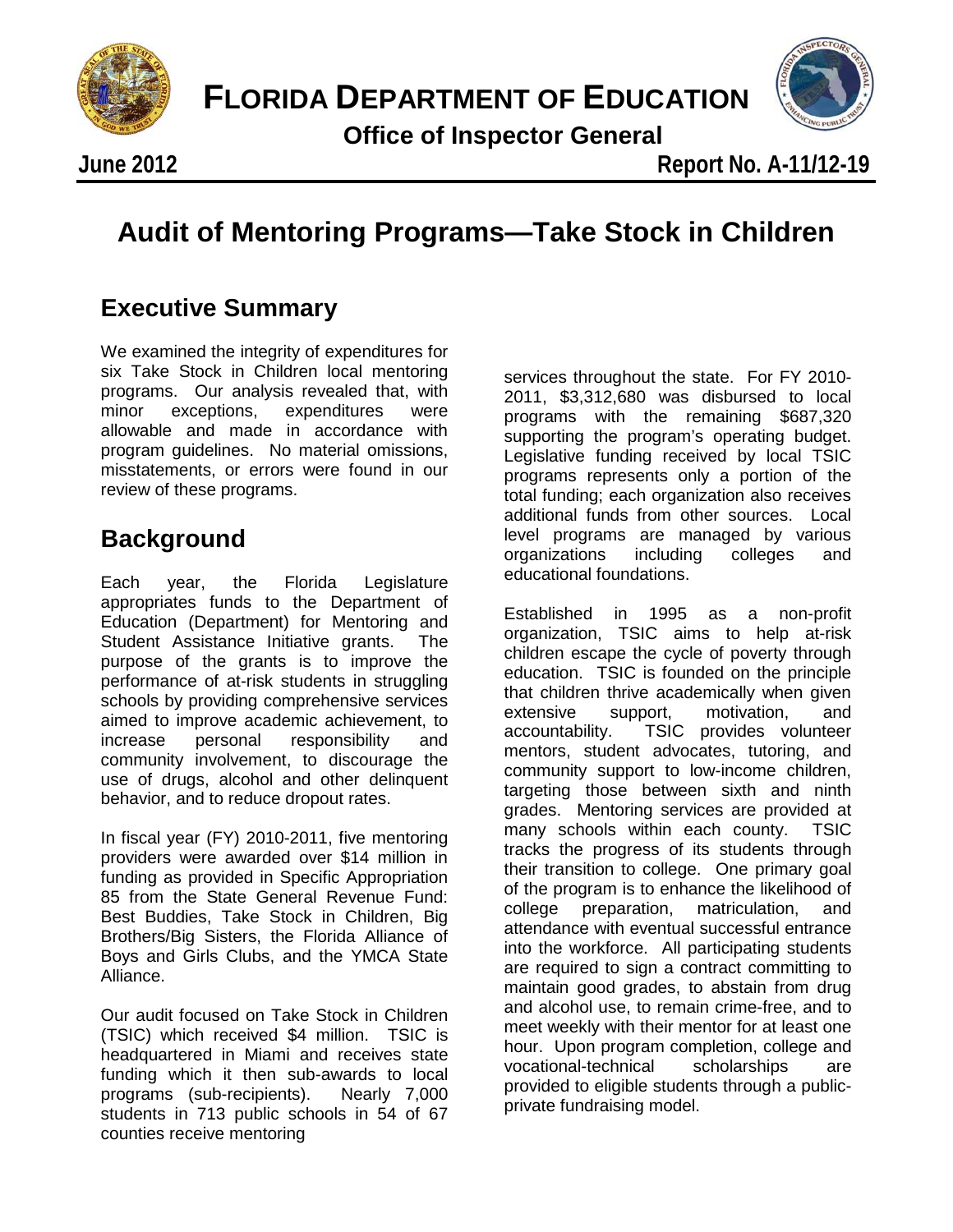## **Scope & Objectives**

The objectives of this audit were to determine whether sub-recipients 1) spent state funds appropriately and 2) accurately reported financial data to the Department. The scope of the audit included a desktop review of TSIC expenditures for the second quarter of FY 2010-2011 for the following six local programs: Indian River State College Foundation, Public Education Foundation of Marion County, Escambia County Public Schools Foundation, St. Johns County Education Foundation, Alachua County Public School Foundation, and College for Kids, Inc. DBA TSIC of Palm Beach County. See Appendix A for detailed expenditure information for each organization. Our sample was selected at random using statistical methods.

### **Summary Results of Sub-recipient Reviews**

#### **College for Kids, Inc. DBA TSIC of Palm Beach County**

College for Kids, Inc. of Palm Beach County (College for Kids) was awarded nearly \$27,000 in legislative funding for the quarter ended December 31, 2010. Program expenditures primarily included salary and benefit outlays as well as office supplies, printing, contracted services, professional and technical services, mentoring & recruitment of mentor costs, travel, and postage. Evidence was found of unallowable expenditures in one instance. College for Kids charged the TSIC fund for cell phone services received by AT&T Mobility and MetroPCS during September and October 2010. The TSIC application states that personal digital assistants such as cell phones cannot be purchased with project funds, including the costs to support such devices. A total of \$1,000 in unallowable purchases was paid by the local program using state funds.

The Comptroller's Office is responsible for approving all TSIC program expenditures and for determining the allowability of program purchases. We were notified by staff in the Comptroller's Office that TSIC had compensating approved expenditures in excess of the amount that was paid to College for Kids. Additionally, unallowable expenditures represent a small fraction of the total expenditures. Sub-recipients may receive up to 25% of the total award as an advance each quarter provided that at least 90% of the amount advanced for the prior period is supported by the appropriate documentation. Supporting documentation included receipts, invoices, and timesheets. Staff members in the Comptroller's Office have been effective in their overall oversight of the program, especially given the tremendous volume of documentation under scrutiny.

#### **Other TSIC Local Programs**

We also examined program expenditures for Indian River State College Foundation, Public Education Foundation of Marion County, Escambia County Public Schools Foundation, St. Johns County Education Foundation, and the Alachua County Public School Foundation. There were no material findings. All expenditures reported to the Department were determined to be accurate and consistent with the supporting documentation submitted by each program.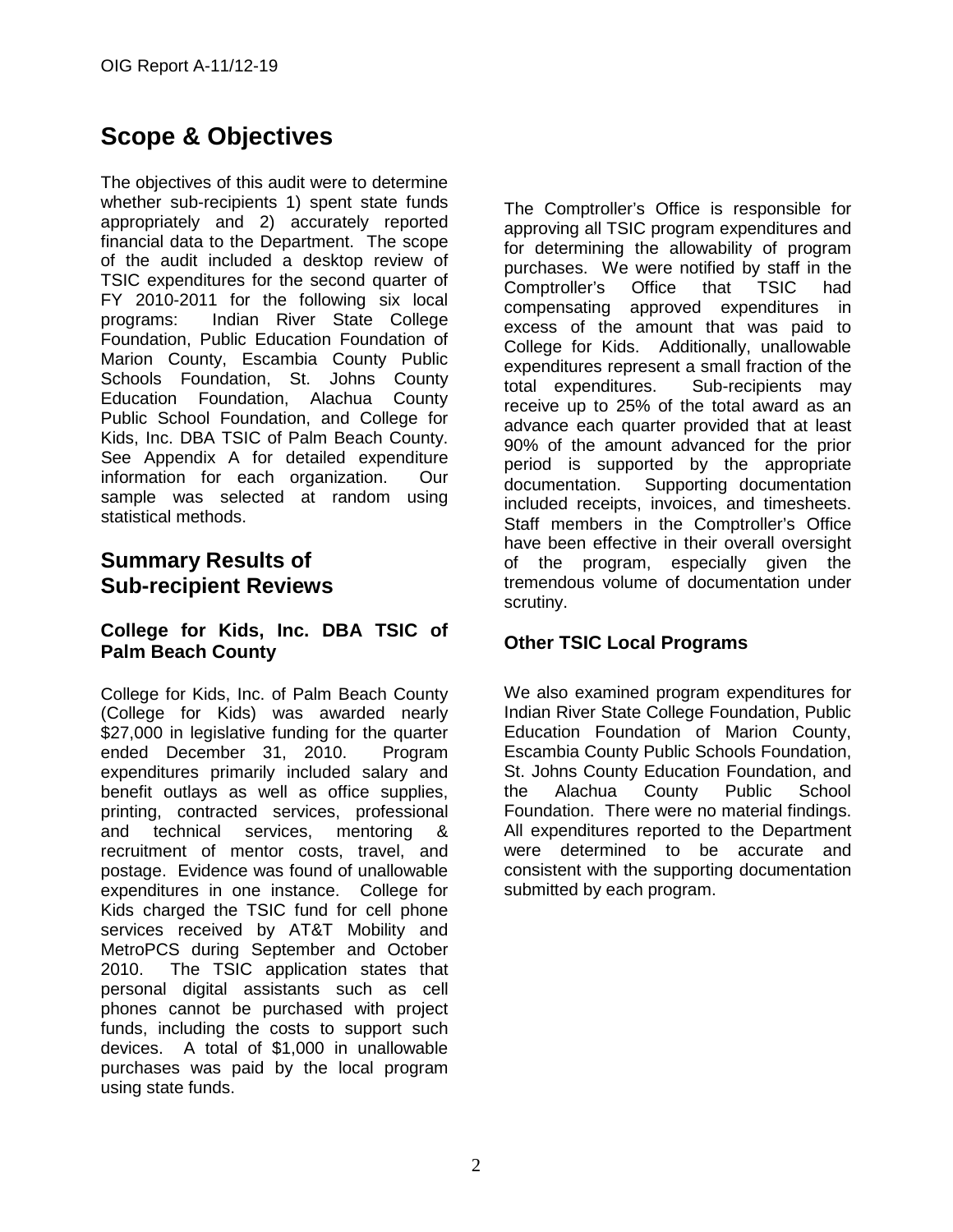### **Methodology**

This audit was conducted in accordance with *The International Standards for the Professional Practice of Internal Auditing* published by the Institute of Internal Auditors*.*  The audit team achieved these audit standards by:

- Researching and reviewing applicable laws, statutes, rules, policies, and guidance;
- Conducting interviews with program staff and staff in FDOE's Comptroller's Office;
- Conducting a comprehensive desk-top review of supporting financial documentation provided by the Comptroller's Office for each local entity; and
- Reviewing the Take Stock in Children application and associated documentation from program staff.

### **Closing Comments**

The Office of the Inspector General would like to thank Department management and staff for their assistance during the course of this audit.